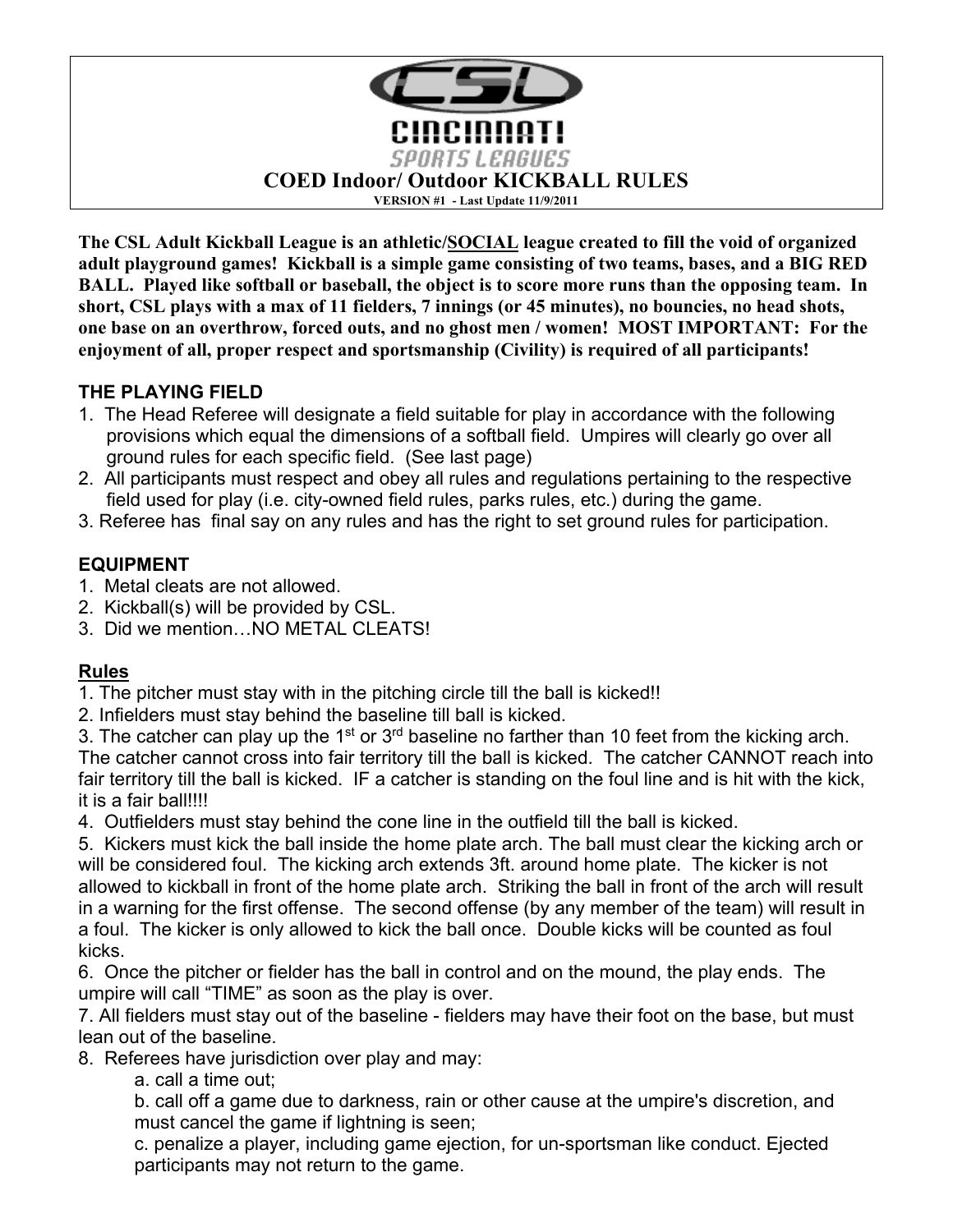# **PARTICIPANTS**

### **PLAYER ELIGIBILITY**

- 1. Must not play kickball professionally.
- 2. All participants must register and sign the CSL waiver prior to the start of the first game.
- 3. PLAYERS NOT A TEAM"S WAIVER WILL NOT BE ALLOWED TO PARTICIPATE IN

PLAYOFF GAMES!!!

### **TEAMS**

1. Teams must field at least eight (8) players and no more than eleven (11). No more than six men in the field at any one time. If fielding 11 players, one player must play the position of catcher. Teams playing with 10 people DO NOT have to have a catcher but it is strongly recommended.

 \* Indoor Kickball requires a minimum of seven (7) players and no more than nine (9). Teams must field a minimum of three (3) players of each sex. No more than five (5) men in the field at any time.

- 2. Males and females do not have to alternate defensively on the bases or in the outfield. The catcher and pitcher do not have to be of opposite sexes and are considered infielders. Teams can have no more than six (6) players in the infield defensively and no more than five (5) in the outfield defensively. (Note: with six infielders – one must be the catcher).
- 3. Each team shall have one Captain and one Co-Captain who jointly will be responsible for the team.

The Team Captains must ensure that:

- a. all team players present must kick;
- b. all team players must kick in the written scorebook order;
- c. only the Captain and Co-Captain may dispute calls. (But that will never happen RIGHT?)
- 4. The team captain will designate a scorer who will record game statistics in a score book/sheet.

# **BASE COACHES**

1. Two members of the team at kick must coach first and third base. The base coaches will assist in retrieving foul balls and may switch with other team members to remain in the proper kicking lineup. BASE COACHES ARE NOT PERMITTED TO MAKE CONTACT WITH PLAYERS AND/OR RUNNERS DURING PLAY!!! This includes stopping baserunners from over running bases or sending runners back to bases.

# **GAME PLAY**

# **REGULATION GAMES**

- 1. Regulation games last seven (7) innings or 45 minutes, which ever comes first. In the event of a tie score at the end of the game, the game shall be marked as such.
- 2. A team failing to field at least eight (8) players within fifteen minutes after scheduled game time will forfeit the game. A forfeit shall count as a loss.
	- **\*** Seven (7) players needed for Indoor Kickball.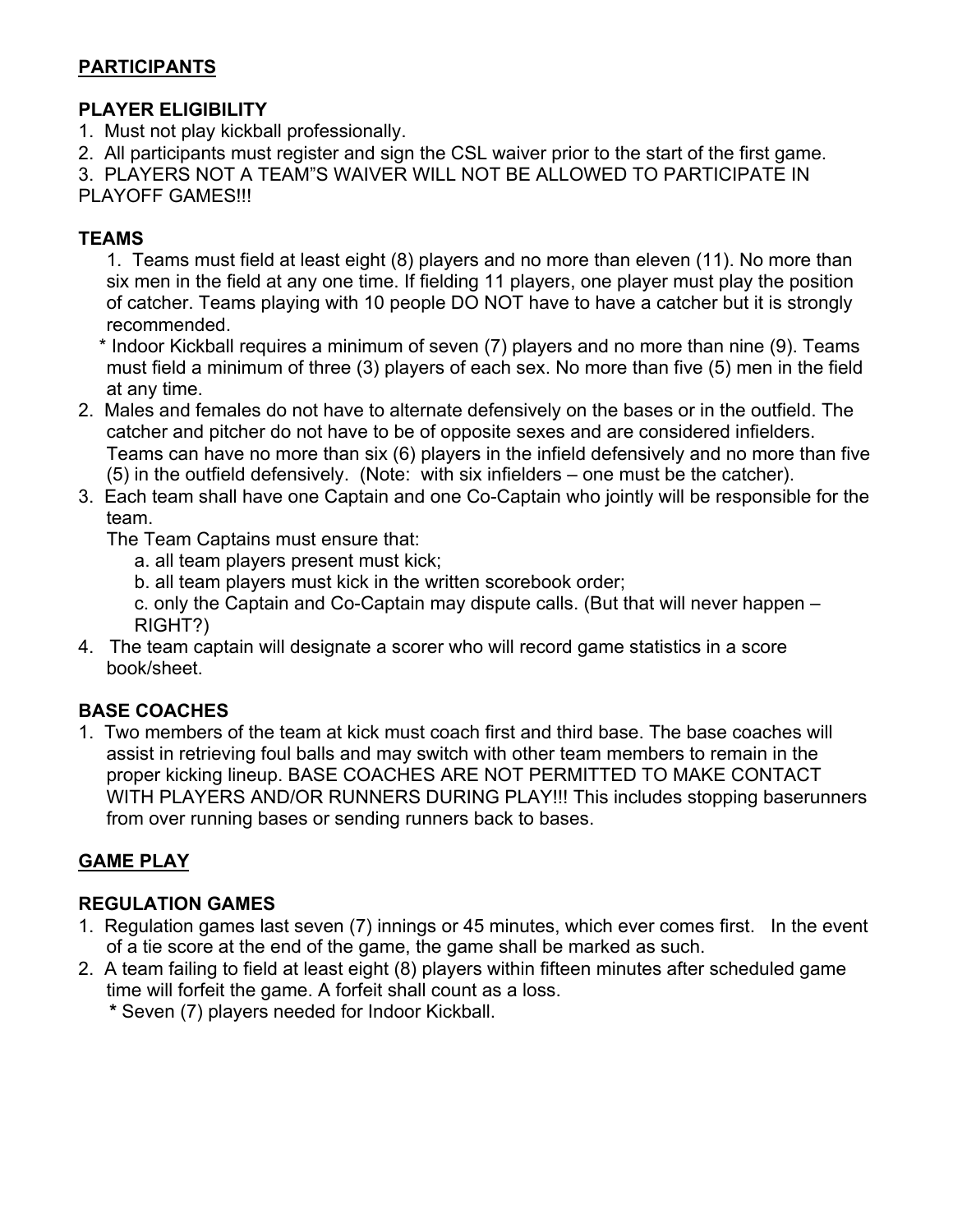### **PITCHING / CATCHING**

1. No bouncies or extremely fast pitching. WE ARE HERE TO HAVE FUN!

2. NEW!!! The pitcher must stay in the pitching circle until the ball is kicked.

3. NEW!!! The catcher can play up the 1<sup>st</sup> or  $3<sup>rd</sup>$  baseline no farther than 10 feet from the kicking arch. The catcher cannot cross into fair territory till the ball is kicked. The catcher CANNOT reach into fair territory till the ball is kicked. IF a catcher is standing on the foul line and is hit with the kick, it is a fair ball!!!!

### **KICKING**

1. All kicks must be made by foot (Thus "KickBall").

2. All kicks must occur at or behind home plate. A kick in front of the home plate will result in a warning for the first offense. The second offense (by any member of the team) will result in a foul. The kicker is only allowed to kick the ball once. Double kicks will be counted as foul kicks. 3. Bunting is permitted but must roll out of the kicking arch, if it doesn't, it will be counted as a foul ball. Bunts maybe played by the catcher if they choose. If a player strikes a ball and it is still moving when the catcher touches it, it is a live ball.

- 4. Teams must alternate positions in the kicking order by sex. If a team is playing with more than 50 percent of one sex, a player of the minority sex may bat twice in the lineup, but must stay in the same order.
- 5. A ball kicked and strikes the sound absorbing panels on the walls will be called an out due to the price of replacing these.
- 6. A ball that is kicked and strikes the ceiling will be called and out.

### **RUNNING**

- 1. Runners must stay within the base line. Fielders must stay out of the base line. Fielders trying to make an out on base may have their foot on base, but must lean out of the baseline. Runners hindered by any fielder within the base line shall be safe at the base to which they were running.
- 2. Neither leading off base, nor stealing a base is allowed. A runner off of his/her base when the ball is kicked is out.
- 3. Hitting a runner with the ball above shoulder level is not allowed. Any runner hit above the shoulders is safe. If the runner intentionally uses the head to block the ball, and is so called by the Referee, the runner is out.
- 4. In order to prevent injury and protect the defensive player attempting to make a play on a base runner, the base runner must be called out, if he/she remains on his/her feet, and deliberately, with great force crashes into a defensive player holding the ball, waiting to apply a tag. If the act is determined to be flagrant, the offender shall also be ejected.
- 5. After a kicked ball is caught, runners must tag their originating base before running to the next base. If the runner has not moved before the ball is caught, the runner may simply run forward without a tag up.
- 6. All ties will go to the runner. Runners may overrun first base.
- 7. One base on an overthrow: In taking advantage of the time loss from an overthrown ball that travels out of bounds, a runner may not run beyond the subsequent base to the one originally running toward when the ball was thrown.

#### **STRIKES**

- 1. A strike is kick missed by the kicker. A strike counts as a foul.
- 2. A strike with one foul will result in an out.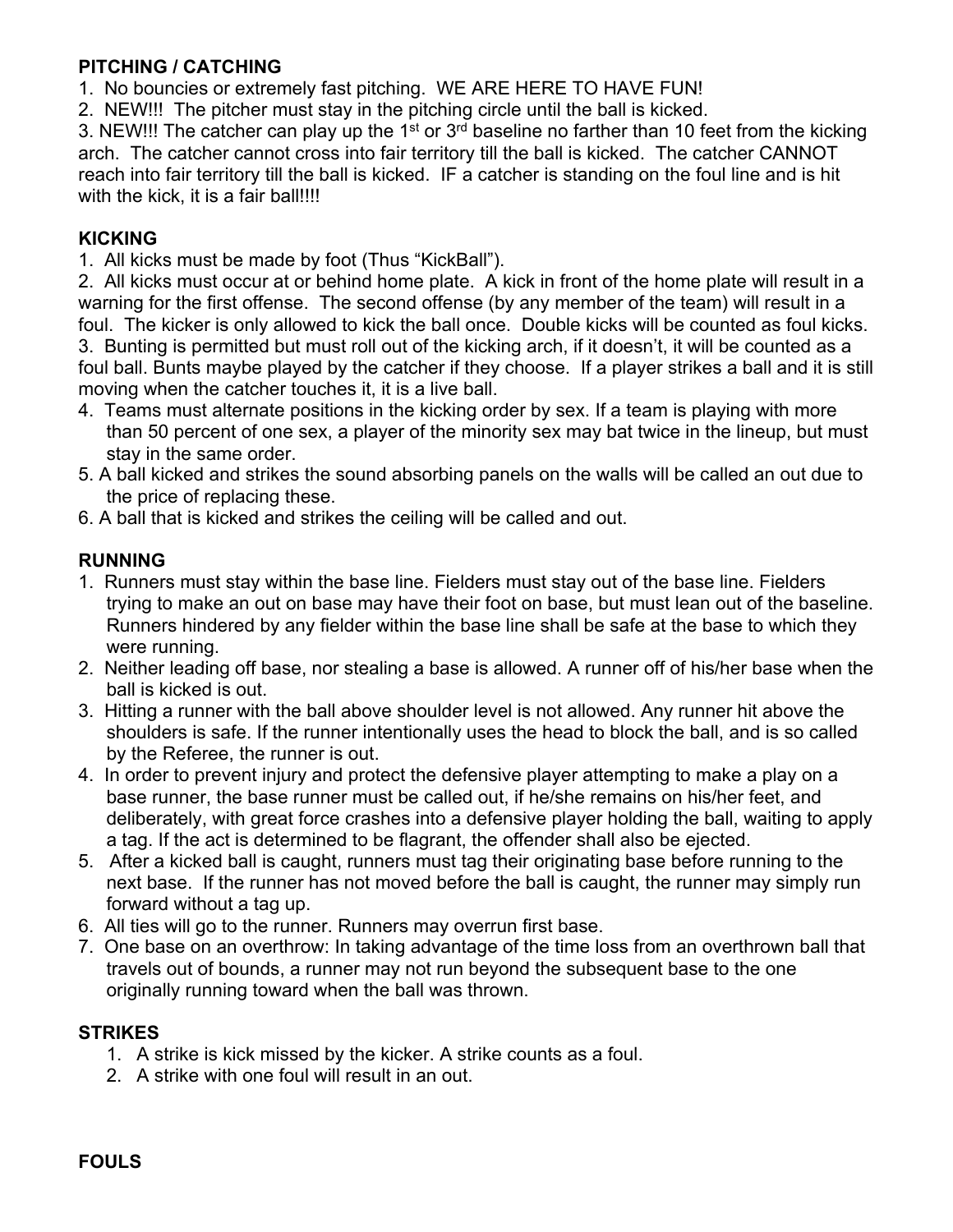- 1. A count of two (2) fouls constitutes an out.
- 2. A foul is:
	- a. a kick landing out of bounds;

b. a kick landing in bounds, but traveling out of bounds on its own before reaching first or third base. (Any ball touched by an in-bounds fielder is automatically in play.) c. a kick in front of home plate.

### **OUTS**

1. A count of three (3) outs by a team completes the team's half of the inning.

- 2. An out is:
	- a. a count of two (2) strikes or two (2) fouls;
	- b. a runner touched by the ball at ANY time while not on base;
	- c. any kicked ball (fair or foul) that is caught;
	- d. a ball tag on a base to which a runner is forced to run.
	- e. a runner off of his/her base when the ball is kicked.
	- **3. Infield Fly Rule: When runners are on first and second(or loaded) with less than two outs and the ball is kicked in the air in the infield, the batter is automatically out. The runners may advance at their own risk. The infield fly rule is to be called at the discretion of the umpire.**

#### **SCORING**

- 1. Inning run limit rule: There will be a 10 run limit per inning through innings 1-4. (Exception: unlimited runs may be scored if one of the innings 1-4 is declared the final inning of the game.) Unlimited runs may be scored in innings 5, 6, and 7 always.
- 2. Game mercy rule: 15 runs up after 4 innings, 10 runs up after five complete innings. Teams are allowed to finish out the game if time is available.

### **BALL IN PLAY**

- 1. Once the pitcher has the ball in control and on the mound, the play ends.
- 2. If a runner intentionally touches or stops the ball, the play ends.

### **GHOST MEN / WOMEN**

Ghost People are not allowed.

### **DESIGNATED RUNNER / PLAYER POSITIONS**

- 1. In cases of injury or illness, a time-out may be requested for participant removal and replacement with a substitute of the same sex. If the participant later returns to play, the participant must be inserted in the same fielding and kicking order position previously held.
- 2. If a player is ejected, injured, or becomes ill and cannot continue, the lineup will continue in the same formation, less the removed player.
- 3. The pitcher may only be replaced on the mound once per inning.
- 4. Any player can play any position defensively.
- 5. A female may only substitute for a female, a male for a male.
- 6. Males and females do not have to alternate defensively on the bases or in the outfield. The catcher and pitcher do not have to be of opposite sexes and are considered infielders. Teams are regulated as far as the number of infielders and outfielders and gender of each.
- 7. An arc will be placed at 180 feet from home plate. The arc will extend from the left field foul line to the right field foul line. ALL outfielders will be required to remain behind this line when a player batting until the ball reaches the plate or is swung at by the batter. If the pitch is not swung at and the outfielder is in front of the line, there is no penalty. If the ball is caught by an outfielder who was illegally across the line, the ball is dead. The batter is awarded first